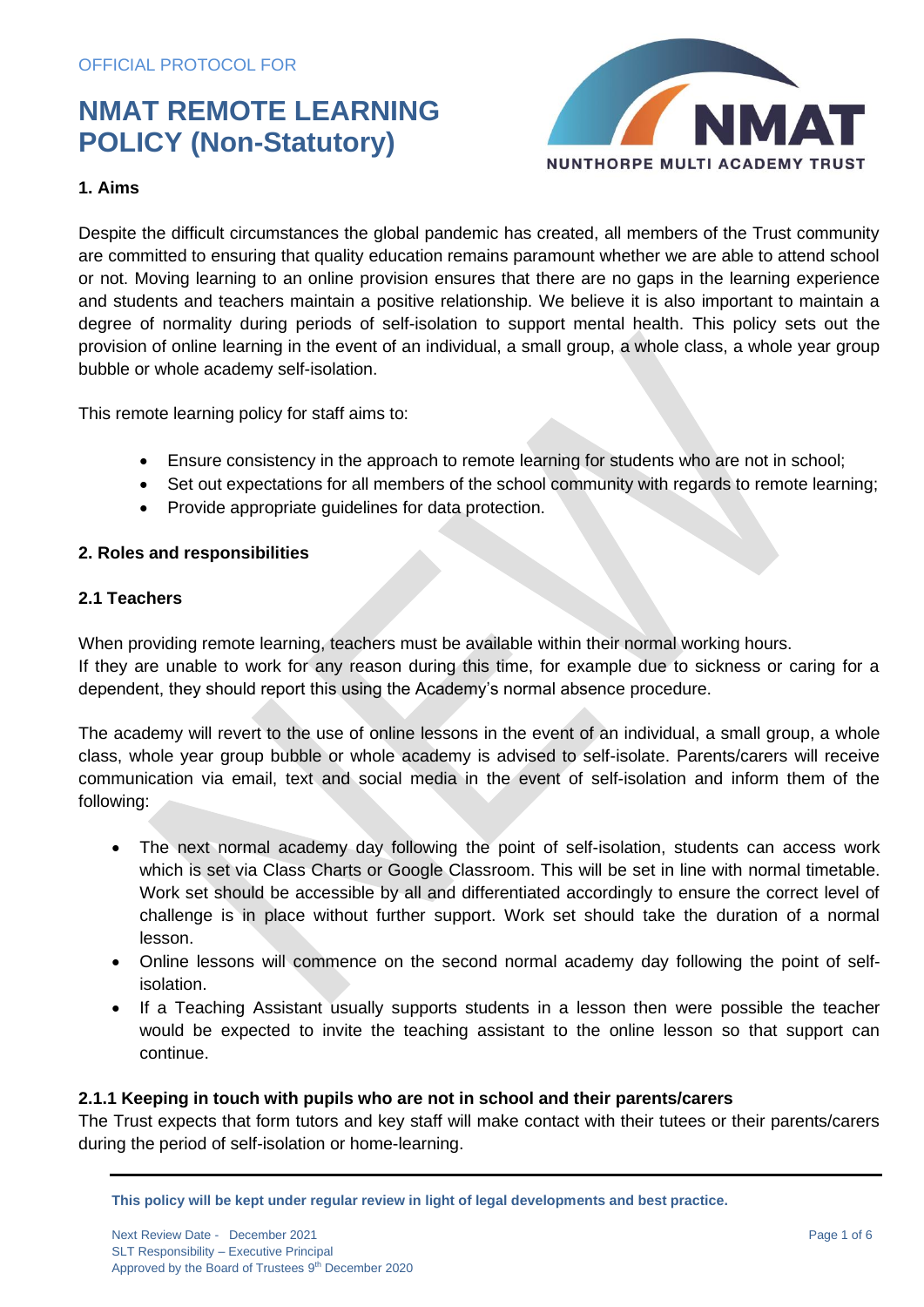

Students who are identified as being 'more vulnerable' will be contacted by an identified member of staff such as the SENDCo, a pastoral leaders, Deputy Designated Safeguarding Lead, Designated Safeguarding Lead, as identified by the Head of School.

In the event of a whole class, whole year group bubble or whole academy requiring self isolation, students will be expected to participate in online lessons. Attendance to these lessons will be recorded by the class teacher. Lessons will run according to the normal timetable. In the event of students not participating in online lessons, this will be addressed during the welfare call home.

### **2.1.2 Safeguarding: Students**

If there are any safeguarding or welfare concerns regarding students, they should be directed to a member of the safeguarding team in person or if working from home via email. During periods of selfisolation students are potentially at higher risk of harm and a significantly higher risk of needing mental health support. If noticeable differences in behaviour and attitude are seen in students during periods of self-isolation, this should be noted and passed directly to the safeguarding team for further follow up. During online lessons, students will be reminded that the normal expectations of a normal lesson apply in the virtual setting. Students themselves should be mindful of their own surroundings during online lessons and teachers should be mindful and ready to support students in giving them guidance on how to work online safely and effectively.

### **2.1.3 Behaviour and conduct during online lessons**

Expectations regarding conduct remain high during online lessons. Appropriate behavior and participation remain vitally important and as such teachers are encouraged to continue to use the Academy's behaviour recording system to reward positive behaviour and to sanction poor behaviour. In the event of challenging behaviour, teachers are encouraged in the first instance to contact parents/carers and have a discussion. If further support is required, teachers should refer to their Head of Department and the Pastoral Team for that year group.

Teachers will be recording all of their online lessons and so this can be referenced in the event of unwanted behaviour.

## **2.1.4 Safeguarding: Teaching Staff**

As noted above, in all instances, teachers will record each online lesson. This provides video evidence of what took place during that lesson and is a measure designed to protect staff. Teachers should remind students at the start of each lesson that the lesson is being recorded for safeguarding purposes. Teachers will be required to do the following in order to ensure they safeguard themselves during online lessons:

• When online lessons take place in the academy, teachers should follow the normal timetable and teach in their normal classroom.

**This policy will be kept under regular review in light of legal developments and best practice.**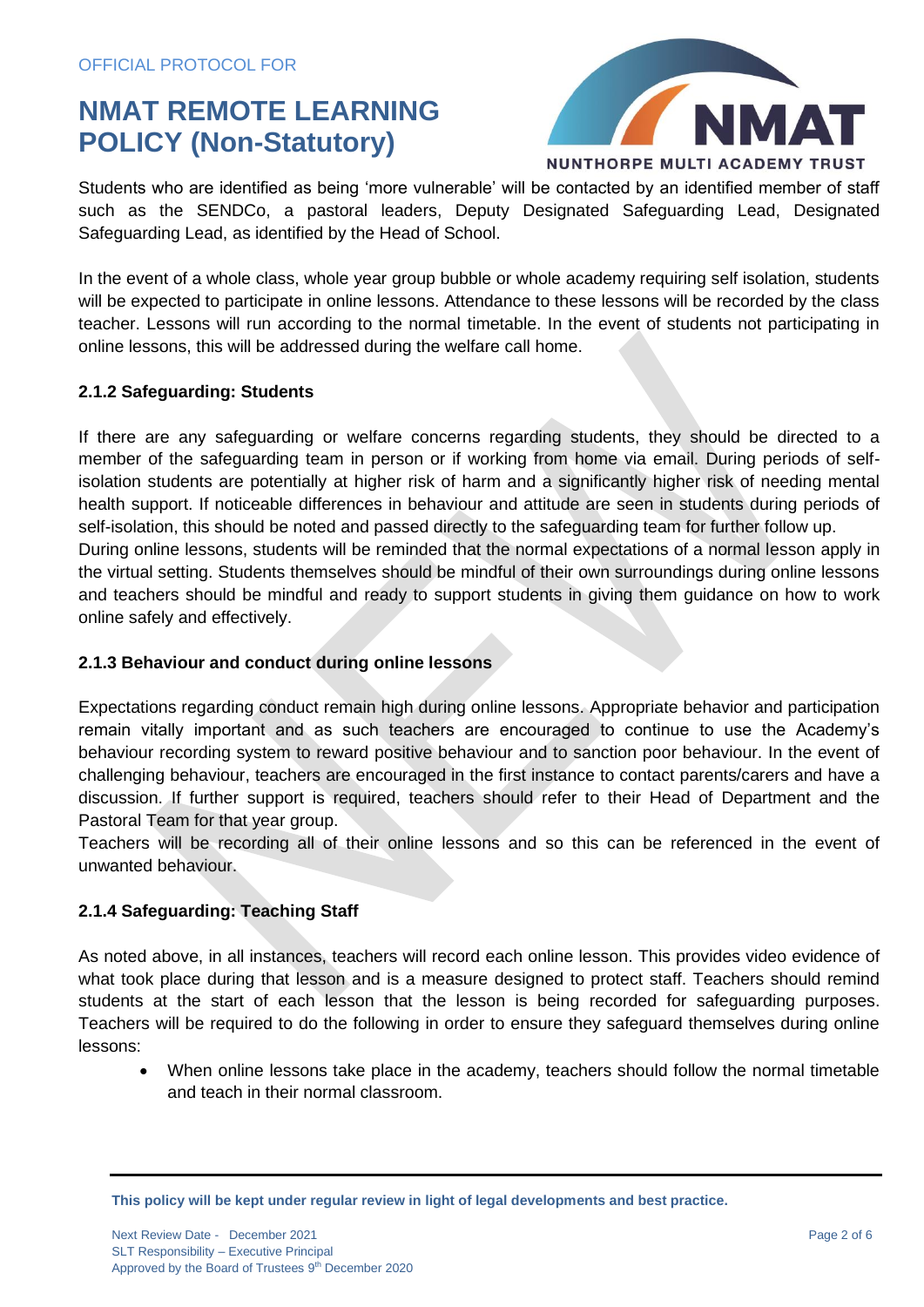

- Teachers should be mindful of what is open on their computer when screen sharing. The Academy's behaviour recording system contains personal information which should not be shared on screen. Emails with personal details should also not be shared.
- If working from home in the event of further shielding or more stringent lockdown measures, staff should be mindful of their background. If books or pictures are visible, they should be appropriate. Personal photos of family or friends should not be visible. Staff should avoid sitting by windows in the view could lead to students ascertaining the member of staff's address. A virtual background can be applied via the video settings providing it is not a distraction from Teaching and Learning.
- If working from home, staff should dress appropriately.

## **2.2 Teaching assistants**

When assisting with remote learning, teaching assistants must be available within their normal working hours. The SENDCO will direct teaching assistants' work during periods when remote learning is in force. If they are unable to work for any reason during this time, for example due to sickness or caring for a dependent, they should report this using the normal absence procedure.

When assisting with remote learning, teaching assistants are responsible for:

## **2.2.1 Supporting pupils who are not in school with learning remotely**

Due to the wide variety of student need, the SENDCO will determine how students should be supported depending on the situation. For example, a Teaching Assistant who works with a specific small group usually, may support their learning remotely. However, it may be more appropriate for the Teaching Assistant to support in the creation of paper work packs for those students who have difficultly using online learning. In some cases, a Teaching Assistant may be required to arrange small group work intervention using the online platform. If Teaching assistants are completing small group work intervention online they must follow the same safeguarding expectations noted above for teachers.

### **2.2.2 Safeguarding: Teaching Assistants**

As noted above, in all instances, teachers will record each online lesson. This provides video evidence of what took place during that lesson and is a measure designed to protect staff.

- Teaching Assistants should be mindful of what is open on their computer when screen sharing.
- If working from home in the event of further shielding of more stringent lockdown measures, staff should be mindful of their background. If books or pictures are visible, they should be appropriate. Personal photos of family or friends should not be visible. Staff should avoid sitting by windows in the view could lead to students ascertaining the member of staff's address. A virtual background can be applied via the video settings providing it is not a distraction from Teaching and Learning.

**This policy will be kept under regular review in light of legal developments and best practice.**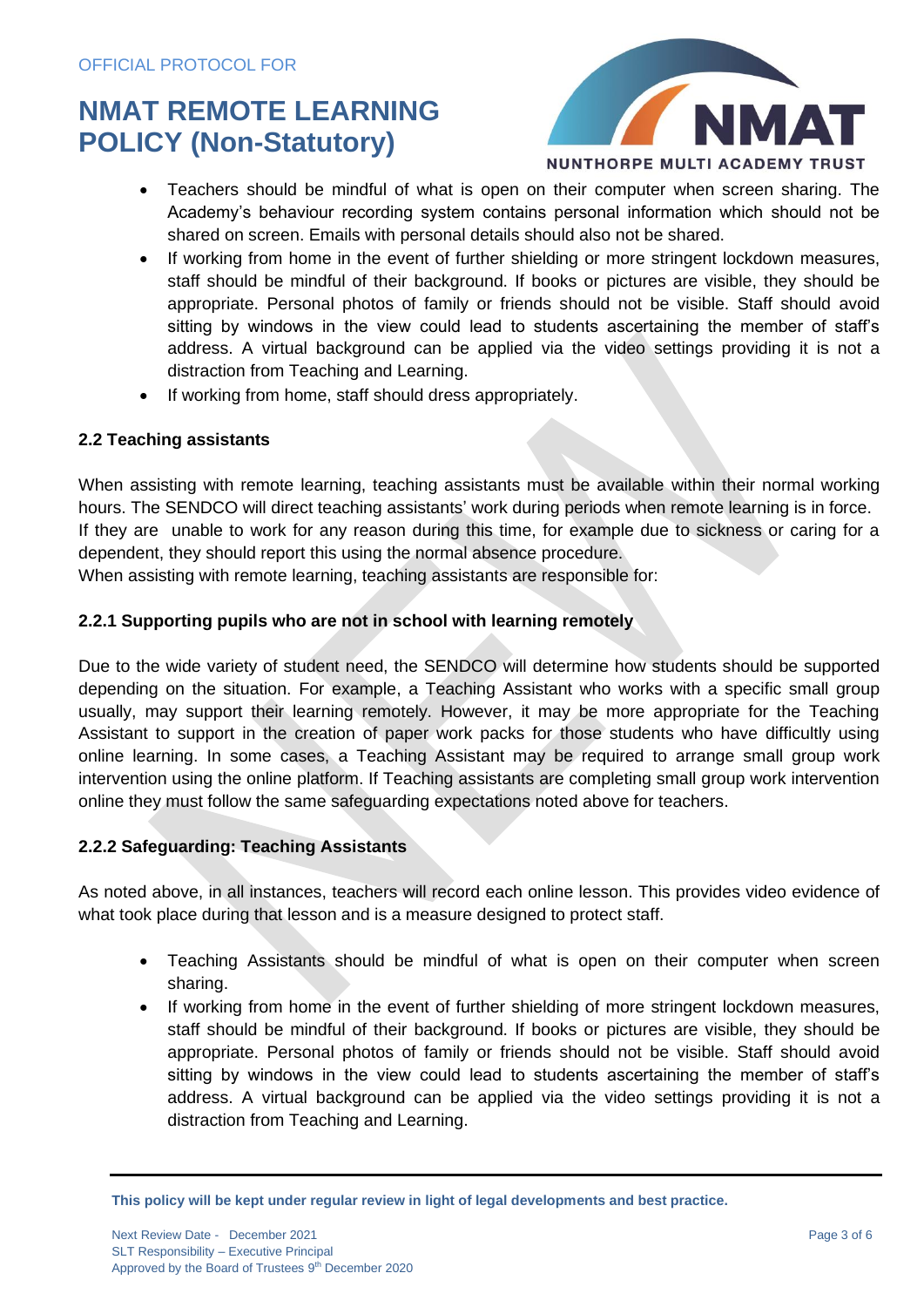

• If a Teaching Assistant is delivering online small group work or 1:1 work remotely, arrangements must be made to ensure the input is recorded.

If working from home, staff should dress appropriately.

### **2.3 Heads of Department/Subject Leaders**

Alongside their teaching responsibilities, Heads of Department/Subject Leaders are responsible for:

- Considering whether any aspects of the subject curriculum need to change to accommodate remote learning and making the required amendments to their curriculum plans.
- Working with teachers teaching their subject remotely to make sure all work set is appropriate and consistent.
- Working with other Subject Leads and Senior Leaders to make sure work set remotely across all subjects is appropriate and consistent, and deadlines are being set an appropriate distance away from each other.
- Monitoring the remote work set by teachers in their subject in line with the Trust's Quality Assurance processes.
- Alerting teachers in their department to resources they can use to teach their subject remotely.
- Be mindful of the wellbeing of their staff.

## **2.4 Senior Leaders**

- Where practicable, Senior Leaders are to complete the roles and responsibilities assigned to their leadership role.
- Monitor the remote learning approach across the Academy for the areas they are responsible for.

## **2.5 IT Staff**

IT staff are responsible for:

- Fixing issues with systems used to set and collect work.
- Helping staff and where practicable, parents with any technical issues they are experiencing.
- Reviewing the security of remote learning systems and flag any data protection breaches to the data protection officer.
- Assisting pupils and parents with accessing the internet or devices to the best of our capacity.

## **2.6 Pupils and Parents**

Staff can expect pupils learning remotely to:

• Be contactable during the school day – although consider they may not always be in front of a device the entire time.

**This policy will be kept under regular review in light of legal developments and best practice.**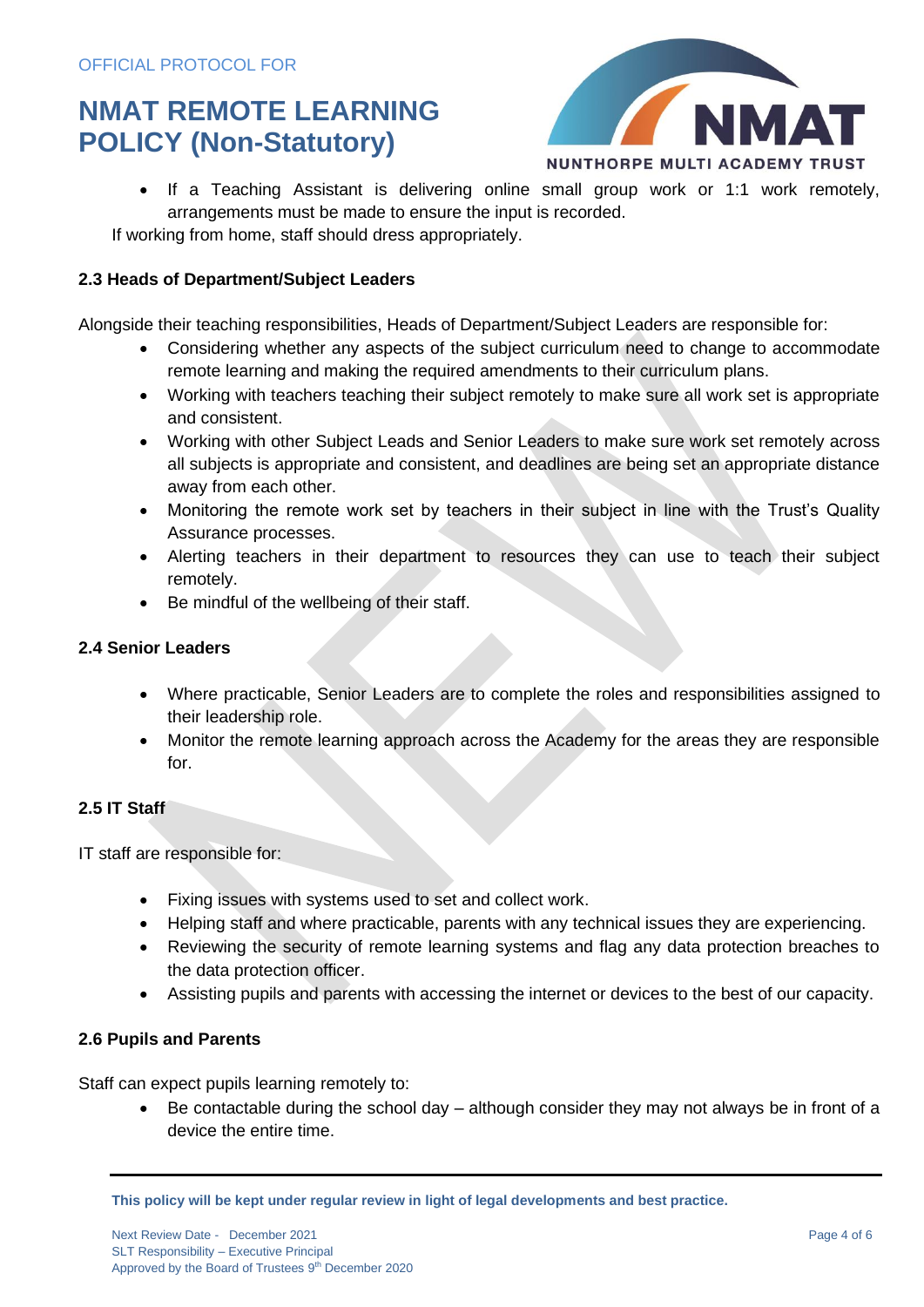

- Complete work to the deadline set by teachers.
- Seek help if they need it, from teachers or, where appropriate, teaching assistants.
- Alert teachers if they are not able to complete work.

Staff can expect parents with children learning remotely to:

- Make the school aware if their child is sick or otherwise cannot complete work.
- Seek help from the Academy if they need it.
- Be respectful when making any concerns known to staff.

### **2.7 Board of Trustees**

The Board of Trustees is responsible for:

- Monitoring the academies' approach to providing remote learning to ensure education remains as high quality as possible.
- Ensuring that staff are certain that remote learning systems are appropriately secure, for both data protection and safeguarding reasons.

### **3. Who to contact**

If staff have any questions or concerns about remote learning, they should contact the following individuals:

- Issues in setting work talk to the relevant Head of Department/Subject Leader;
- Issues with behaviour talk to the relevant Head of Department/Subject Leader and/or Pastoral Lead;
- $\bullet$  Issues with IT talk to IT staff:
- Issues with their own workload or wellbeing talk to their line manager or the Trust's HR team;
- Concerns about data protection talk to the Trust's data protection officer;
- Concerns about safeguarding talk to the Academy's Safeguarding Team.

### **4. Data protection**

### **4.1 Accessing personal data**

When accessing personal data for remote learning purposes, all staff members will:

- Use identified Academy software and processes for remote access to academy files.
- Maintain a high level of password security on any devices used to access the personal data.
- Wherever possible the data should be accessed using an academy device.

**This policy will be kept under regular review in light of legal developments and best practice.**